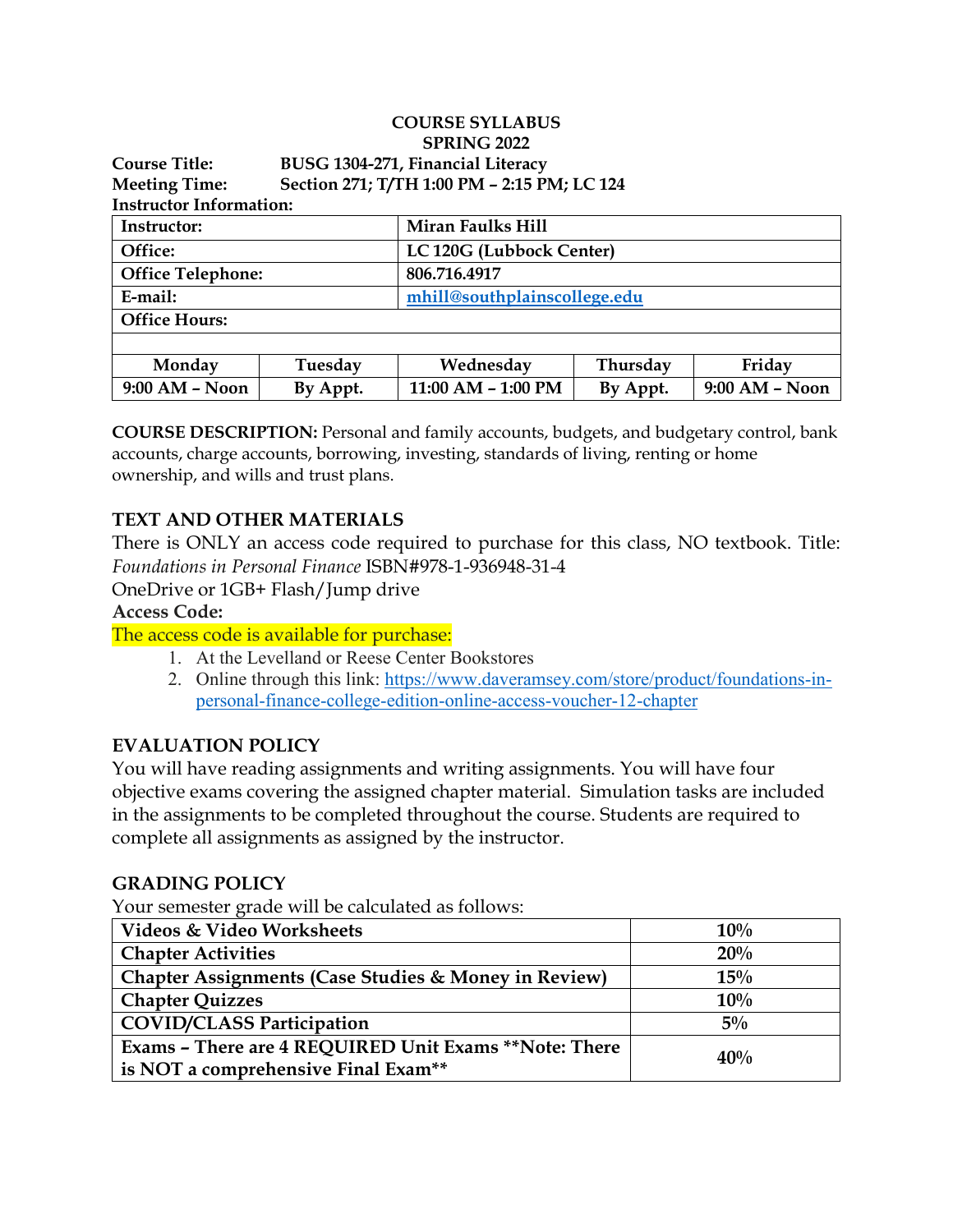| A score of "0" due to any missing assignment WILL NOT<br>be replaced or dropped. |             |             |             |  |                |  |  |
|----------------------------------------------------------------------------------|-------------|-------------|-------------|--|----------------|--|--|
| $90-100 = A$                                                                     | $80-89 = B$ | $70-79 = C$ | $60-69 = D$ |  | Below $60 = F$ |  |  |

**Videos and Video Worksheets (10%) –** Each chapter has multiple short video sections. Most will be covered during class time, but some will be required to watch on your own time. The VIDEO WORKSHEET has to be completed for a grade. It will not give you an option to submit, just fill in the blanks. It should save each answer as you type it. You may complete the worksheet while watching the videos (so bring your laptop/device to class for in-class videos).

**Chapter Activities (20%) –** These are assignments completed through the Foundations portal online. There is a designated folder titled Chapter Activities.

**Chapter Assignments (15%) –** Case Studies and Money in Review true/false questions are included in your Chapter Assignment grade.

**Chapter Quizzes (10%) –** Each chapter has a short quiz with multiple choice and true/false questions. Occasionally there may be a short answer question.

**COVID/Attendance Participation (5%) –** It is *IMPERATIVE* that you participate each week. Attendance is important for class discussions and a designated time to complete video sections without taking too much of your time off campus. Each week you will receive a Participation grade based on these two things:

1. Did you show up to class? Yes 25 points per class, No – 0 points per class (50 total)

2. Did you complete your online work? Yes – 50 points, No – 0 points (50 total) \*\*This is only 5% of your grade and won't make or break you, but not showing up and doing the work will compound exponentially across your grade. There is grace built in for absences due to illness – provided you contact me BEFORE class meets. If you contact me BEFORE class meets that you will be out due to illness then you will receive credit for participation. No Call/No Show – No Credit.

**Exams -** There are 4 REQUIRED Unit Exams \*\*Note: There is NOT a comprehensive Final Exam\*\*

## **EXTRA CREDIT**

**There are two extra credit opportunities for a total of 3 points available for this class. Extra credit is offered to the entire class, NOT individual students. All extra credit points will be added to the** *final* **course average at the end of the semester.**

**1. Course Evaluation – 1 point will be added to the final course average for completing the evaluation for this course. The course evaluation will be available at the end of the semester.**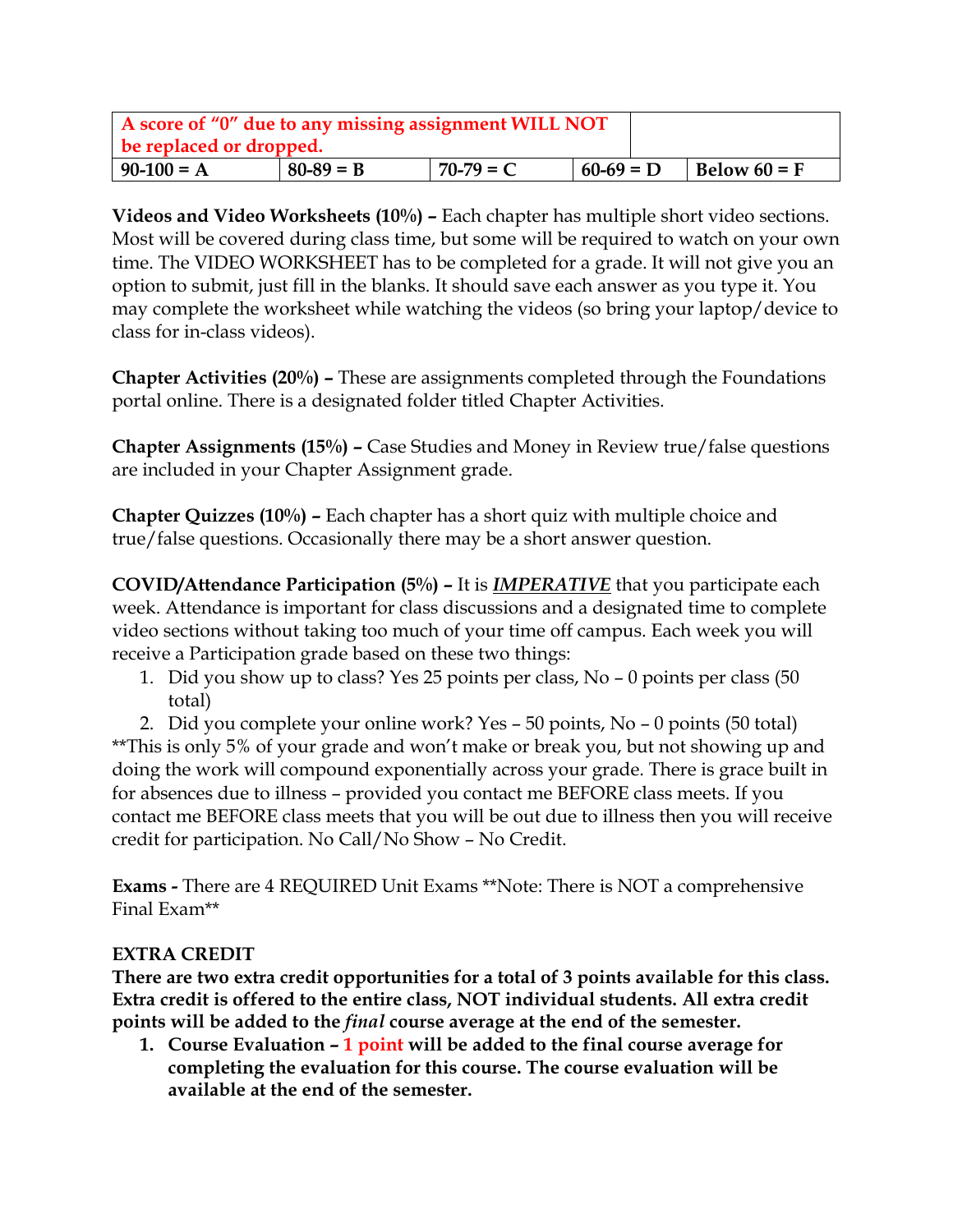**2. Course Assignments – 2 points will be added to the final course average for students that complete EVERY assignment throughout the ENTIRE semester by the required deadline. There are NO exceptions for this opportunity.** 

# **TUTORING INFORMATION**

#### SPC Tutors

Tutoring is FREE for all currently enrolled students. Make an appointment or drop-in for help at any SPC location or online! Visit the link below to learn more about how to book an appointment, view the tutoring schedule, get to know the tutors, and view tutoring locations.

[http://www.southplainscollege.edu/exploreprograms/artsandsciences/teacheredtuto](http://www.southplainscollege.edu/exploreprograms/artsandsciences/teacheredtutoring.php) [ring.php](http://www.southplainscollege.edu/exploreprograms/artsandsciences/teacheredtutoring.php)

Tutor.com

You also have 180 FREE minutes of tutoring with tutor.com each week, and your hours reset every Monday morning. Log into Blackboard, click on the tutor.com link on the left-hand tool bar and grab a session with a tutor. You can access tutor.com during the following times:

Monday – Thursday: 8 pm – 8 am

6 pm Friday – 8 am Monday Morning

## **ATTENDANCE POLICY**

Students are to be punctual and in attendance to each scheduled meeting. If a student accumulates four consecutive absences or a total of six absences, that student will be dropped. I will take roll at the beginning of each class and I do record tardies. Three tardies are equivalent to an absence. It is your responsibility to make sure an absence is correctly recorded as a tardy if you come in late. Students are expected to attend class the entire scheduled class meeting time.

## **COVID-19 INFORMATION**

If you are experiencing any of the following symptoms please do not attend class and either seek medical attention or get tested for COVID-19.

- Cough, shortness of breath, difficulty breathing
- Fever or chills
- Muscle or body aches
- Vomiting or diarrhea
- New loss of taste and smell

Please also notify DeEtte Edens, BSN, RN, Associate Director of Health & Wellness at [dedens@southplainscollege.edu](mailto:dedens@southplainscollege.edu) or 806.716.2376.

Please note that all positive tests must quarantine for the 10-day isolation period. If a student does test positive or chooses to self-quarantine due to an exposure, you must contact DeEtte Edens.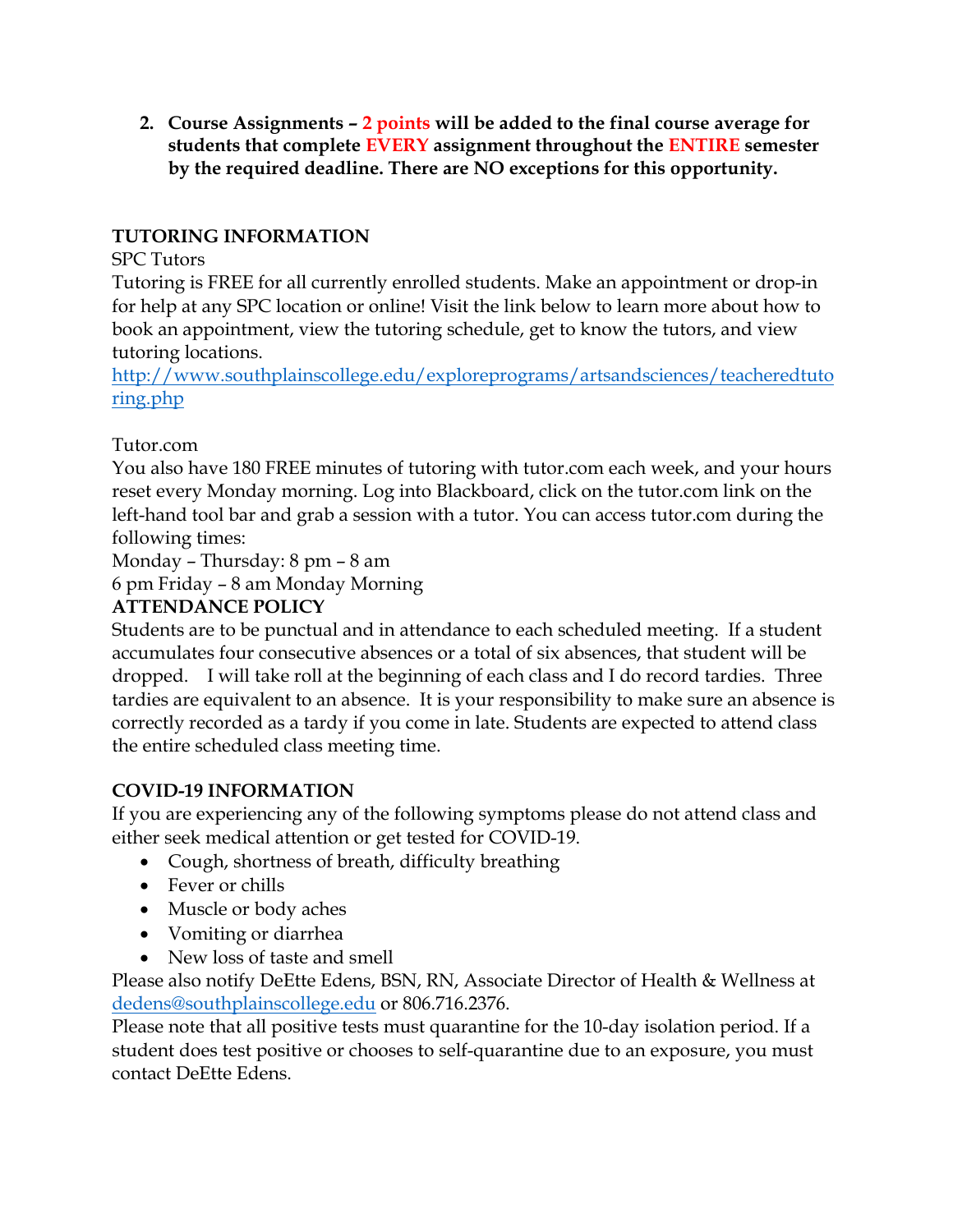At this time we are not requiring masks be worn in class and on campus, but please do so if it makes you more comfortable.

# **WITHDRAWAL POLICY**

It is the student's responsibility to verify administrative drops for excessive absences through MySPC using his or her student online account. If it is determined that a student is awarded financial aid for a class or classes in which the student never attended or participated, the financial aid award will be adjusted in accordance with the classes in which the student did attend/participate and the student will owe any balance resulting from the adjustment.

If for any reason the student is unable to complete the course requirements, it is the student's responsibility to initiate their own withdrawal by the drop date for the semester. An administrative drop by the instructor in this course will, in most cases, result in the student receiving an "F" (not an "X"). **The last day for students to drop the course is December 2, 2021.** However, always talk to your instructor before dropping.

# **STUDENT CONDUCT**

Expected student conduct is as outlined in the SPC catalog. Please note that there is an online component to this course and others will see your responses to questions. Please do not post any pictures or data that others may find offensive.

# **NEW SPC E-MAIL INSTRUCTIONS**

- 1. Navigate to **[https://office.com](https://office.com/)** and select **Sign In**
- 2. Username: [MySPCusername@southplainscollege.edu](mailto:MySPCusername@southplainscollege.edu) (please note the @students has been dropped)
- 3. Password: *Your MySPC/Blackboard password*
- 4. Select **Outlook** to check your new SPC email!

You can also forward your SPC email to another e-mail of your choice. You can do this by following these steps:

- 1. Login to Office 365 [\(http://office.com/\)](http://office.com/)
- 2. Click **Outlook**.
- 3. Click **Settings (**gear icon in the upper right-hand of your screen).
- 4. At the bottom of the Settings panel, Click **View all Outlook settings** Click **Mail**.
- 5. Click **Forwarding**
- 6. Under the "Forwarding" heading, select **Enable Forwarding**
- 7. Type the email address you wish to forward your mail (e.g., Gmail, Hotmail, etc.)
- 8. Recommended: Select "Keep a copy of all forwarded messages" *Note*: if you do not select this, nothing sent to your @southplainscollege.edu email account will be saved in your SPC mailbox.
- 9. Select **Save**.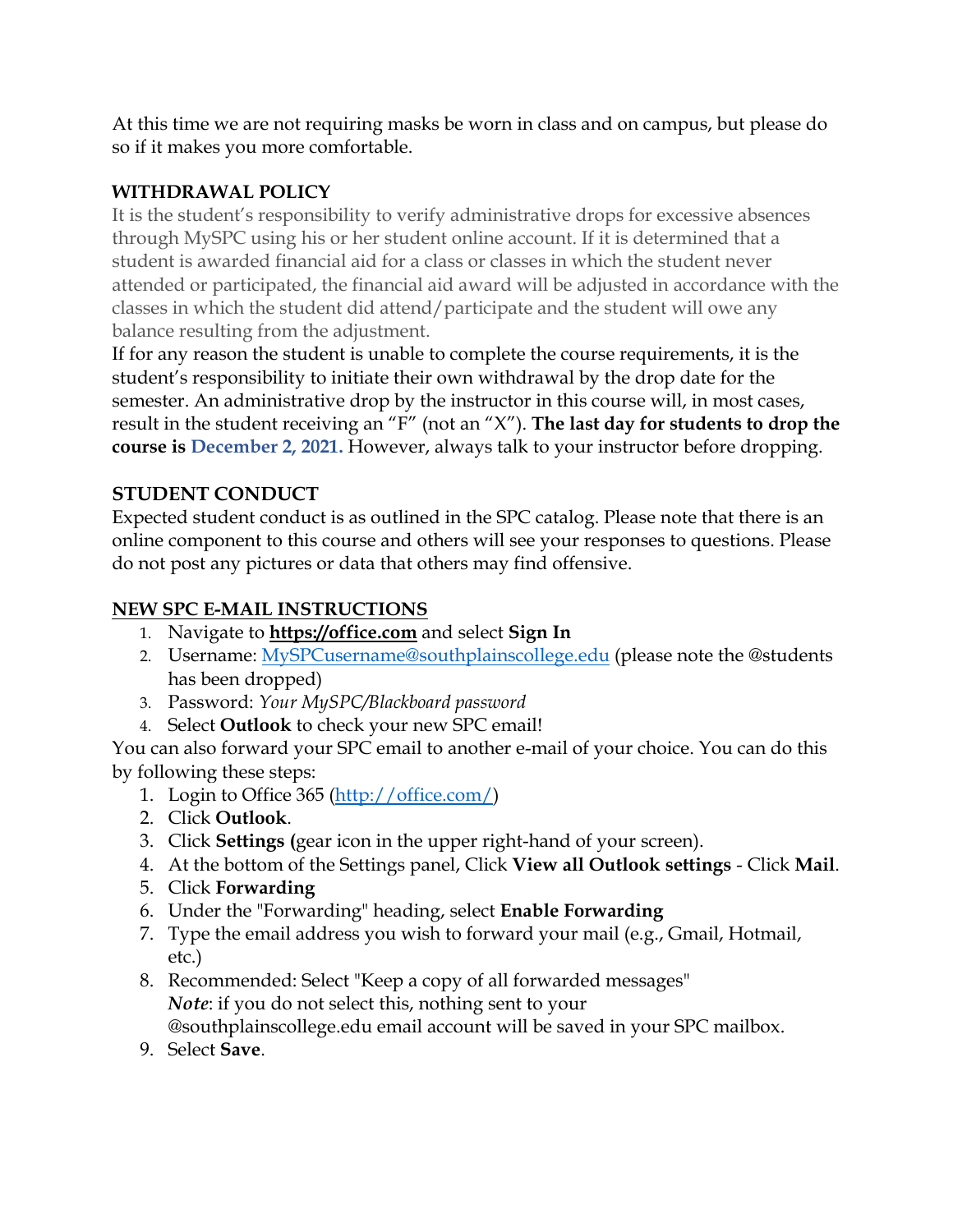#### **STUDENT LEARNING OUTCOMES**

- 1. Identify the concepts associated with the time value of money.
- 2. Identify the differences among various savings and investment programs and classes of securities
- 3. Identify the options for insurance
- 4. Describe retirement and estate planning techniques
- 5. Explain the benefits of owning versus renting real property
- 6. Discuss consumer protection legislation

## **ASSIGNMENT DUE DATES**

| January 23  |
|-------------|
| January 30  |
| February 6  |
| February 13 |
| February 20 |
| February 27 |
| March 6     |
| March 20    |
| March 27    |
| April 3     |
| April 10    |
| April 17    |
| April 24    |
| May 1       |
| May 8       |
| May $12th$  |
|             |

Note: All deadlines are at 11:59 PM on Sunday unless you are notified differently. New Assignments open on Sunday at 12 AM.

**COMPUTER LABS:** There are several computer labs with the locations, and hours of operation below. You will need to present your SPC student ID at some of these locations.

• Levelland campus: Technology Center, Monday – Thursday from 8 a.m. to 9 p.m. and Friday from 8 a.m. to 4 p.m.

• Reese campus library: Building 8, Monday – Thursday from 8 a.m. to 8 p.m. and Friday from 8 a.m. to 4 p.m.

• Reese campus: Building 8, Room 827. This lab is available first for students enrolled in computer classes then students enrolled in other courses. Hours will be posted on the door.

• Lubbock Center, Monday – Thursday from 8 a.m. to 7 p.m. and Friday from 8 a.m. to 4 p.m.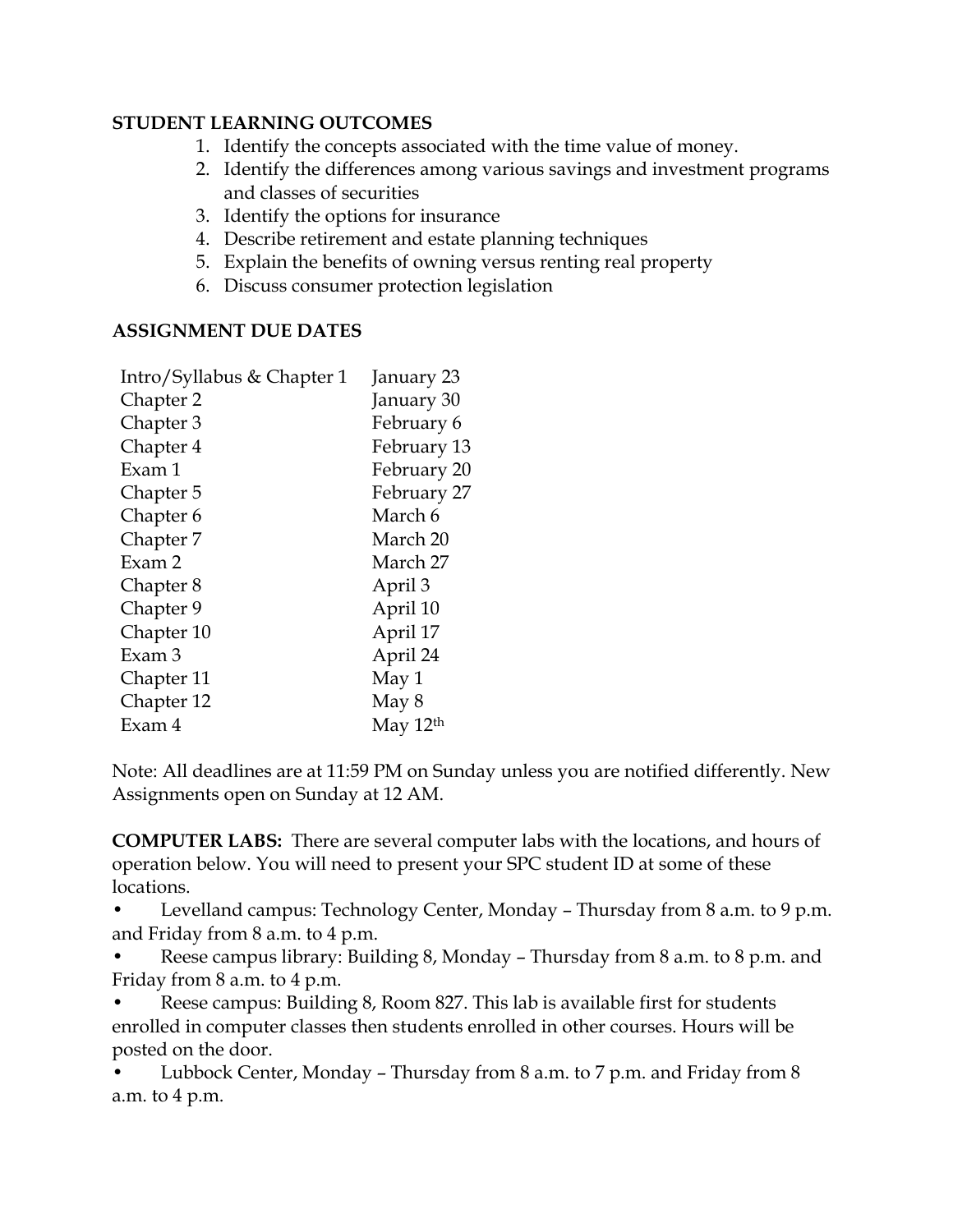**TECHNICAL PROBLEMS/SUPPORT:** If you are having computer problems, you have to let me know. I will try to help you in any way that I can. E-mail blackboard@southplainscollege.edu is your first contact with technical problems related to the Blackboard program. I am your contact with content issues for the course. Please remember that it is your responsibility to have a backup plan if your computer goes down. Please have this plan in place now and do not wait until it is a crisis situation. If you lose your assignments due to bad flash drives, computer crash, or your dog ate your homework, there is nothing I can do about it. THIS IS YOUR WARNING TO HAVE A BACKUP PLAN IN PLACE.

PLEASE DO NOT WAIT UNTIL THE LAST MINUTE TO TURN ASSIGNMENTS IN OR YOU MAY HAVE PROBLEMS! Remember the saying "TECHNOLOGY HAPPENS"! So, it is strongly recommended to work on and submit assignments early before the date due. If an assignment is due and you are not able to access the Internet because the SPC server is down (which rarely happens), you have several options available:

1. The Foundations website will not be affected if Blackboard is down, so go ahead and complete your work in Foundations.

2. If you have to email me attachments and Blackboard is down, you can email them to my SPC email (only in an emergency!) at mhill@southplainscollege.edu Use these options only as a last resort. If you must use one of these options, email and call me to let me know.

## **SPECIAL SERVICES: Disabilities Statement**

Students with disabilities, including but not limited to physical, psychiatric, or learning disabilities, who wish to request accommodations in this class should notify the Disability Services Office early in the semester so that the appropriate arrangements may be made. In accordance with federal law, a student requesting accommodations must provide acceptable documentation of his/her disability to the Disability Services Office. For more information, call or visit the Disability Services Office at Levelland Student Health & Wellness Center 806-716-2577, Reese Center (also covers ATC) Building 8: 806-716-4675, Plainview Center Main Office: 806-716-4302 or 806-296-9611, or the Health and Wellness main number at 806-716-2529.

**ACADEMIC INTEGRITY:** It is the aim of the faculty of South Plains College to foster a spirit of complete honesty and a high standard of integrity. The attempt of any student to present their own work, which he or she has not honestly performed, is regarded as a most serious offense and renders the offender liable to serious consequences, possibly suspension. Students should refer to the SPC General Catalog policy regarding consequences for cheating and plagiarism and for events defined as cheating and plagiarism (see "Academic Integrity" as well as "Student Conduct" sections in college catalog).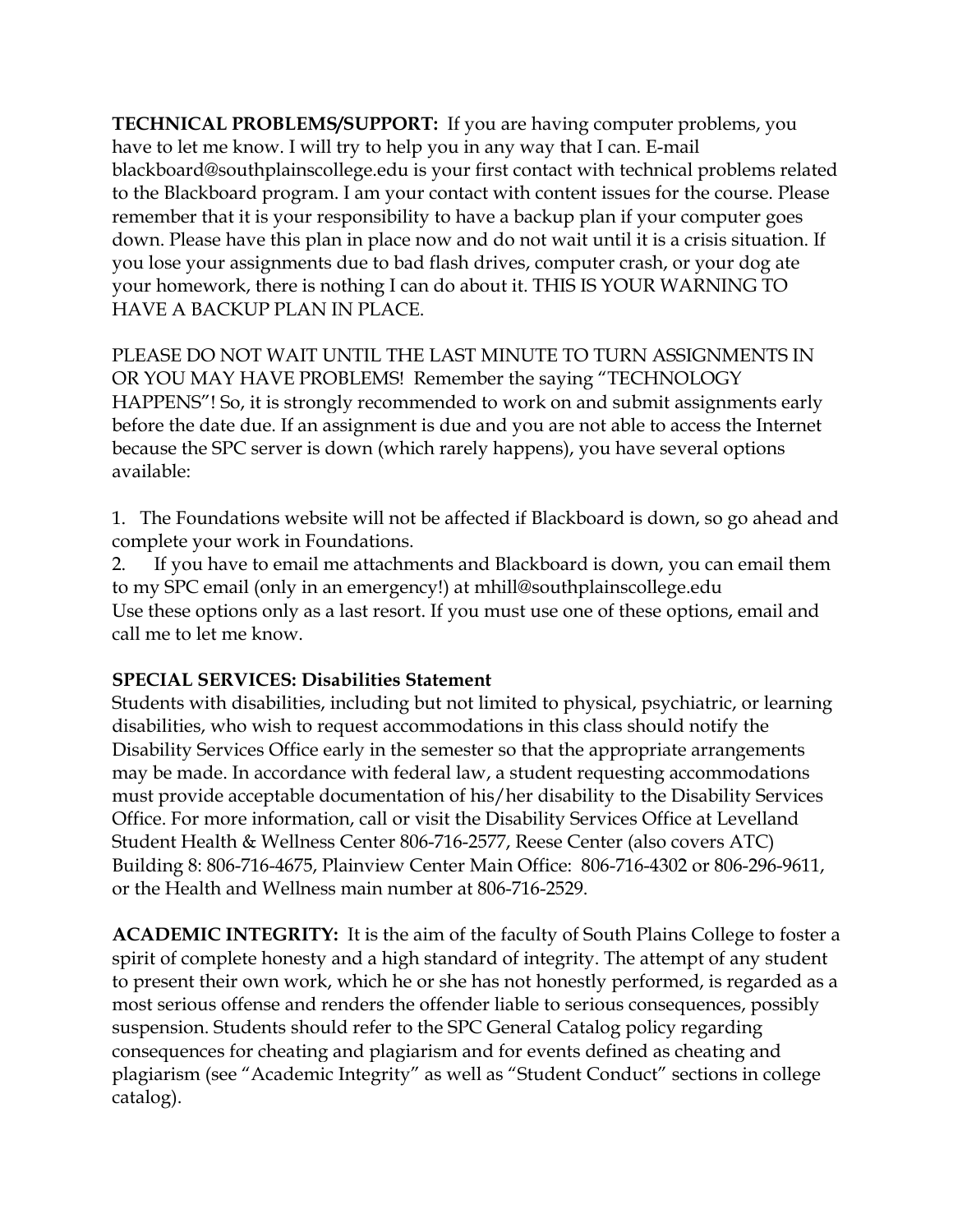**CAMPUS CONCEALED CARRY** - Texas Senate Bill - 11 (Government Code 411.2031, et al.) authorizes the carrying of a concealed handgun in South Plains College buildings only by persons who have been issued and are in possession of a Texas License to Carry a Handgun. Qualified law enforcement officers or those who are otherwise authorized to carry a concealed handgun in the State of Texas are also permitted to do so. Pursuant to Penal Code (PC) 46.035 and South Plains College policy, license holders may not carry a concealed handgun in restricted locations. For a list of locations, please refer to the SPC policy at:

(http://www.southplainscollege.edu/human\_resources/policy\_procedure/hhc.php) Pursuant to PC 46.035, the open carrying of handguns is prohibited on all South Plains College campuses. Report violations to the College Police Department at 806-716-2396 or 9-1-1.

# **DIVERSITY STATEMENT**

In this class, the teacher will establish and support an environment that values and nurtures individual and group differences and encourages engagement and interaction. Understanding and respecting multiple experiences and perspectives will serve to challenge and stimulate all of us to learn about others, about the larger world and about ourselves. By promoting diversity and intellectual exchange, we will not only mirror society as it is, but also model society as it should and can be.

# **PREGNANCY ACCOMMODATIONS STATEMENT**

If you are pregnant, or have given birth within six months, Under Title IX you have a right to reasonable accommodations to help continue your education. To activate accommodations, you must submit a Title IX pregnancy accommodations request, along with specific medical documentation, to the Director of Health and Wellness. Once approved, notification will be sent to the student and instructors. It is the student's responsibility to work with the instructor to arrange accommodations. Contact Chris Straface, Director of Health and Wellness at 806-716-2362 or email cstraface@southplainscollege.edu for assistance.

# **GENERAL SAFETY ON CAMPUS**

South Plains College recognizes the importance of safety on campus. The protection of persons and property is a responsibility which we all share. Personal safety begins with the individual. The following guidelines are intended to assist you in protecting yourself and to encourage practices that contribute to a safe environment for our campus community.

1 Never leave your personal property unsecured or unattended.

2 Look around and be aware of your surroundings when you enter and exit a building.

3 Whenever possible, avoid walking alone, particularly after dark. Walk to your vehicle with other class members or request that the Security Guard walk you to your car.